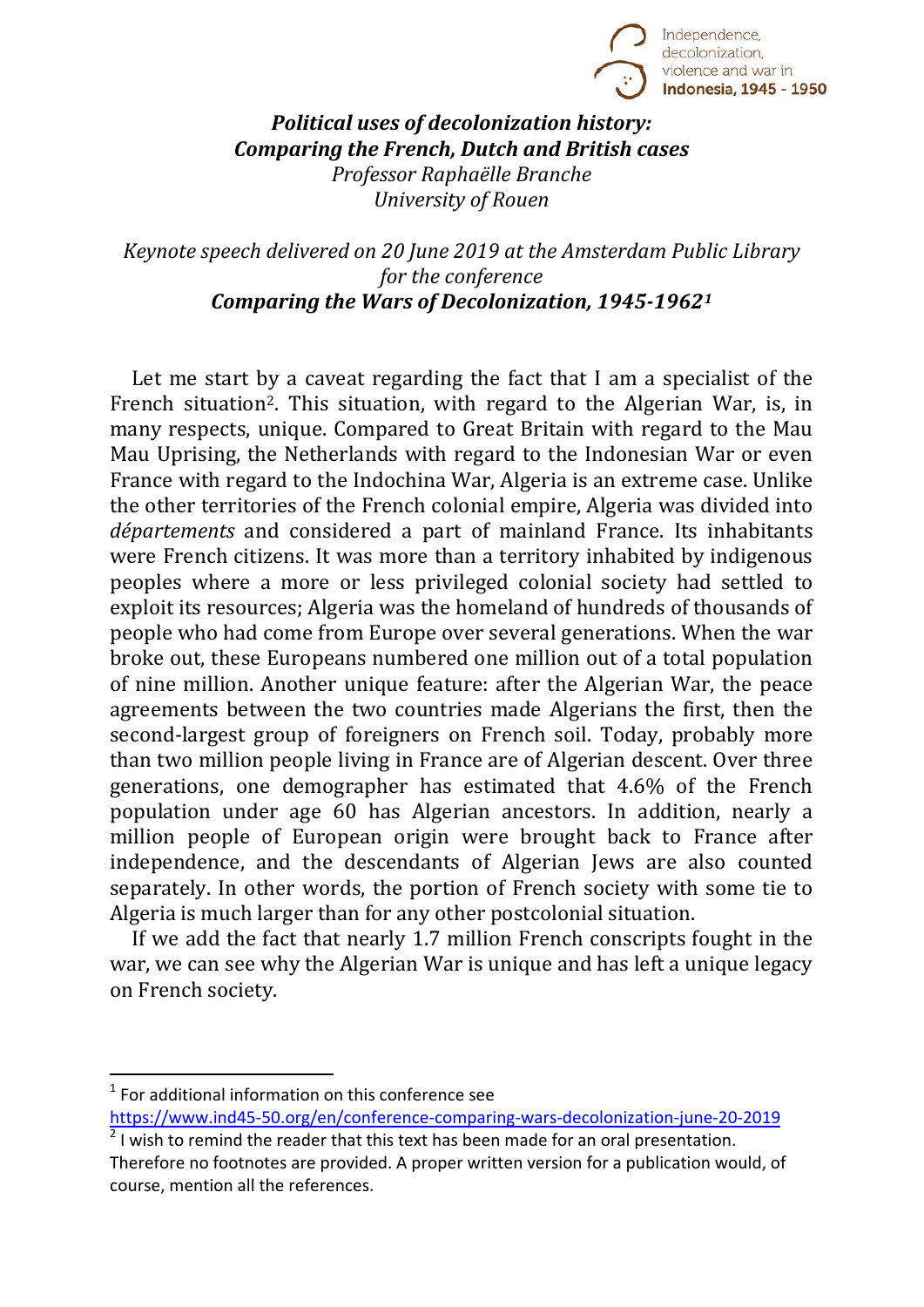Nevertheless, I hope I can persuade you that certain comparisons can be useful.

First of all, the French-Algerian case is like a magnifying mirror. It reveals some of the major stakes of the issue we are dealing with: the political uses of the history of extreme violence during decolonization wars.

Next, because comparisons always have the virtue of emphasizing the specific features and thinking about common points. We will have time during the conference to dig deeper into these differences and common points. In this talk, I would simply like to suggest a few possible paths.

My aim is to compare three situations, or more precisely, three countries[3.](#page-1-0) I must add that we are speaking of the public uses of the past, and on this point, situations differ significantly. Many decolonization conflicts have simply been forgotten. There is no public discourse about them, or at least, not in the former colonial metropoles.

So focusing on public uses means starting by remembering that the fact that there is a public use has meaning in and of itself. This meaning is related to the past itself and to the present. Why does our society, or the societies of former colonial metropoles, remember this history, and how?

I would like to start with three remarks.

1/We are looking at the political uses of this past in the former metropoles: the Netherlands, Great Britain and France. Research including the former colonies would be very different.

2/We will focus only on the topic of the conference: counter-insurgency and extreme violence. Tangibly speaking, this means that we will look at the case of wars waged by troops sent by a political entity that considered itself to be an empire. These troops fought against armed groups supported by a portion of the population seeking independence, in other words, political sovereignty for a nation other than the colonizer. The Algerians wanted an independent Algeria, the Indonesians an Indonesia that was not the Dutch East Indies, and the Mau Mau a Kenya that was rid of the British and their allies.

3/These wars were not necessarily won by the side that started the war. But they all led to independence for new countries and, ultimately, the virtual end of the Dutch, British and French colonial empires.

The three countries studied also share a basic characteristic: they are all democracies. They were democracies during the war and have remained democracies since. These counter-insurgency wars that used extreme violence were waged by democracies. This characteristic sets them apart

<span id="page-1-0"></span> $3$  All my thanks to Esther Zwinkels, Stef Scagliola and Huw Bennett for their answers to my questions regarding the Dutch and the British cases. I also wish to thank Christopher Mobley for his help with the English version of this text.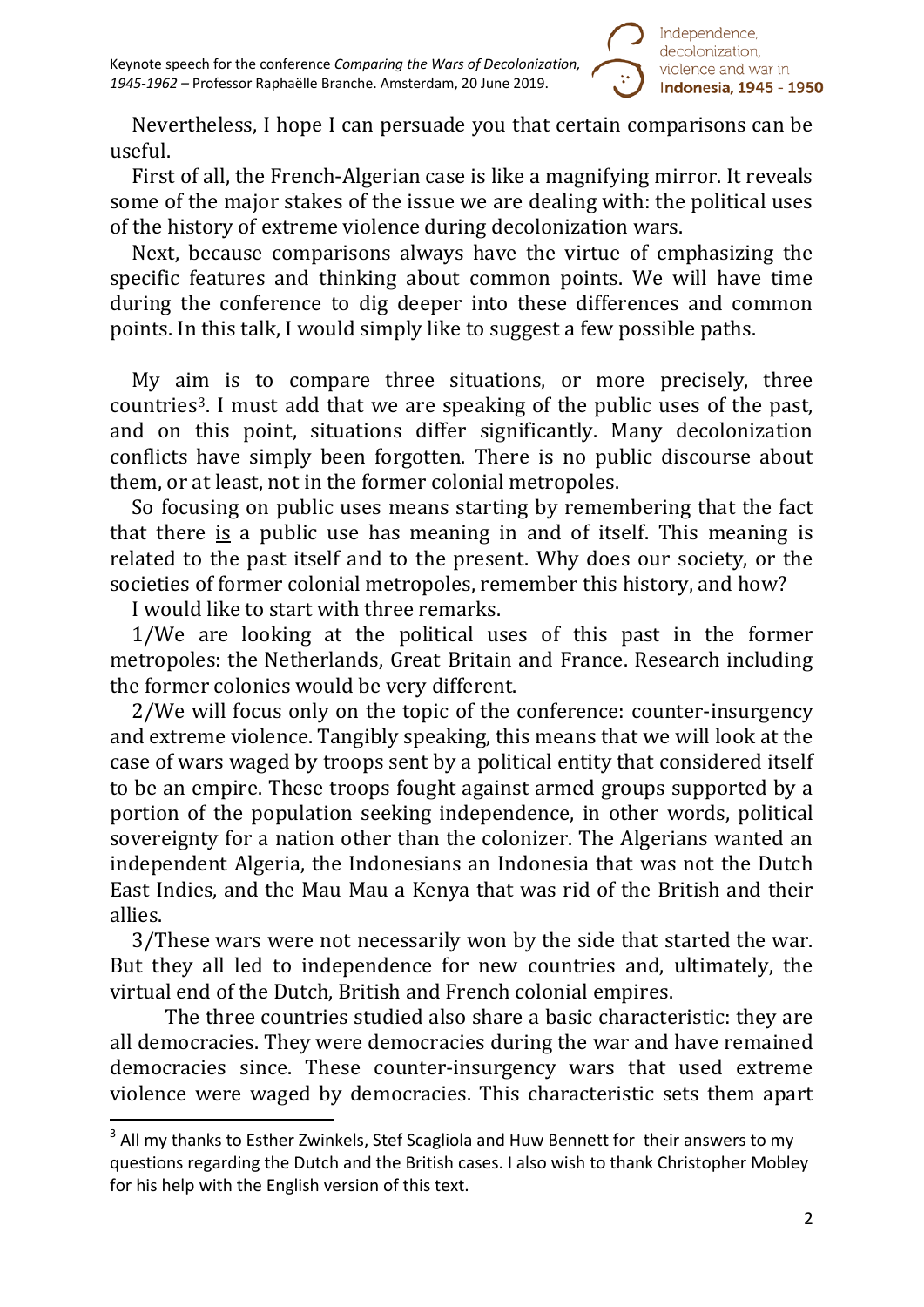

from Salazar's Portugal, in particular. These democracies did not always acknowledge that they were at war. Their basic principles (freedom of expression, free association, human rights, etc.) were harshly put to trial by the nature of these wars. Memories of this violence are thus a constant reminder of these trials, whether viewed as deviations or successes of democracy. Such memories are all the more vivid because the political regimes have not changed since the decolonization wars.

These three characteristics explain the nature of the actors that we will study today.

The political uses of the past are chiefly made by the state. Within the state, various actors are involved, and they must be clearly distinguished. For the purposes of our conference, we will pick out just the three basic and separate branches: the executive, the legislative and the judiciary.

Civil society may also be active. We can distinguish between political activists, for whom the issues related to the memory of decolonization wars are part of a broader struggle, and militants fighting over a specific memorial event, in most cases, the victims of this violence. Amongst these victims, we must also consider the place held by the formerly colonized peoples and their descendants.

The political uses of the past, of any past, must always be understood not in light of the past but in light of the present situation in societies. This is why, despite factual differences in the histories of the decolonization wars we are looking at, there may be common points that refer both to specific facts as to the way that Western European societies have dealt with their collective identities more broadly since the Second World War.

I propose starting by researching the lexicon that forms the basic parts of narratives that relate this past of extreme violence and counter-insurgency during decolonization conflicts.

I have borrowed the concept of a 'lexicon' from Lenz and Welzer, as a description of the contents and meanings of institutionalized, official memory. The two scholars work on the national basic narratives of the Holocaust across various European countries, and they have identified what can be regarded as a shared lexicon.

Unlike the Holocaust, the events that we are interested in are not all the same and did not all occur at the same time. However, we can view them as belonging to the same historical sequence of the Cold War and emergence of the Third World. The various countries and societies affected by the Holocaust also showed a diversity of situations, but this does not prevent us from thinking about the existence of a shared lexicon that, precisely so,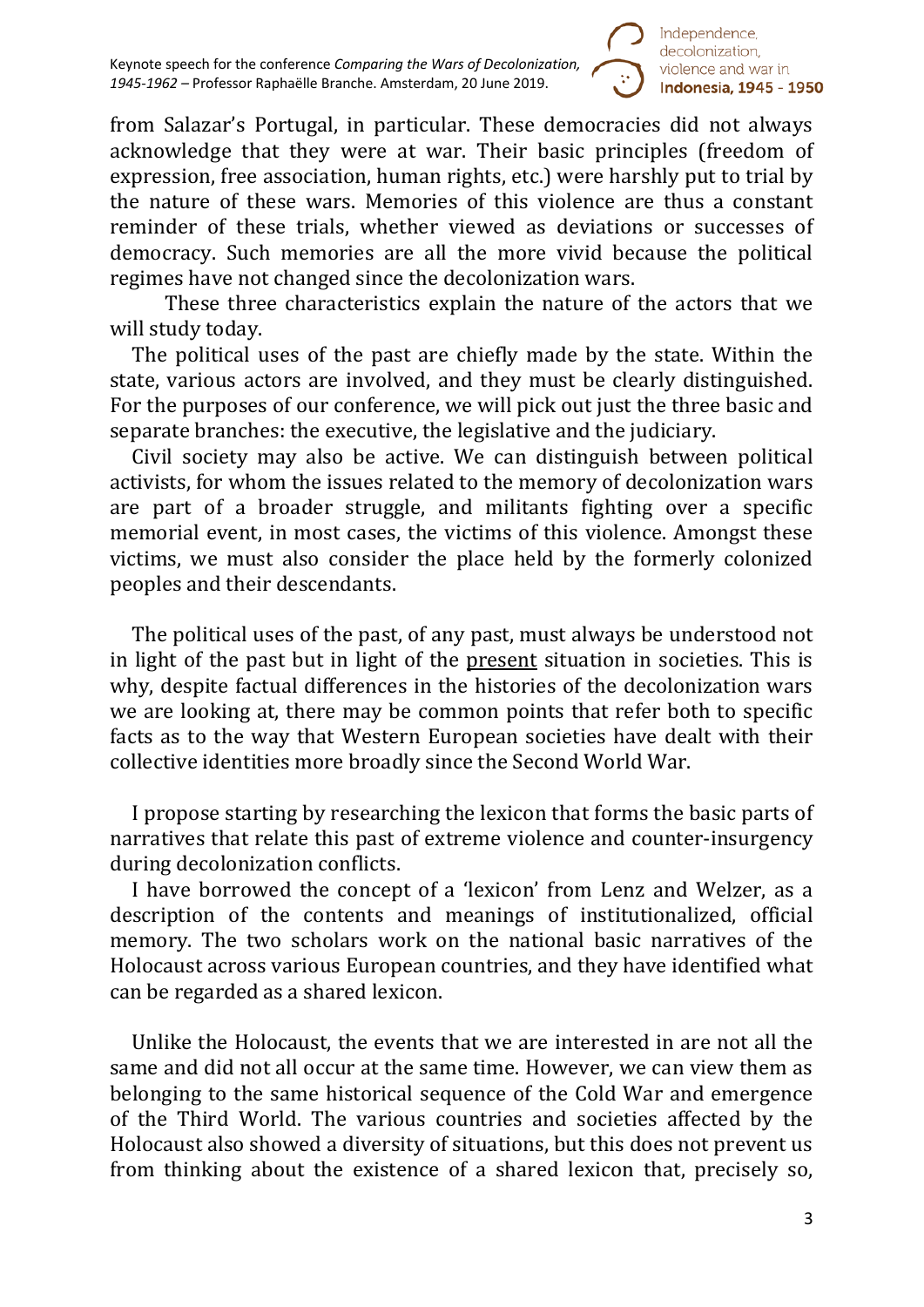

refers perhaps less to a shared experience than to a shared memory manufactured after the event.

So I'd like to start by seeking out this lexicon chronologically from the end of the decolonization wars to the present-day.

First of all, the end of the war. The colonizers' political aims were identical in these wars regardless of whether or not these aims were achieved. In each case, new nations joined the United Nations; the colonial empires had yielded. In counter-insurgency terms, however, the methods used by the colonizing nations were presented as victorious – either as part of a one-off victory as in Algiers in 1957, or a more far-reaching victory in the case of the Mau Mau. The question of defeat never arises.

These methods were theorized and modelled during the wars. They were advocated within NATO or during bilateral cooperation. They were a part of French or British military expertise that was exported. In fact, the two counter-insurgency schools were built as part of an old rivalry, going back to at least the 19th century and the wars of imperial conquest. This rivalry was further fuelled during the interwar period, notably in the League of Nations. After having been model colonizers, the French and British developed the idea that they had invented efficient models of repression: colonial policing for the British, and the doctrine of revolutionary war for the French.

With regard to the methods per se, the military forces were ready to admit to the extreme violence that they advocated. It all depended on the audience. And they chose their words carefully. However, the reality of camps, torture or psychological warfare are clearly described for this kind of war.

#### **The first item in our lexicon is 'model'.**

On a more public basis, this coincided with a political discourse that presented the end of colonial sovereignty as an opportunity or a success.

In France, General de Gaulle insisted on the economic investments that could be redirected to France's productive assets, and he resolutely focused the armed forces on nuclear dissuasion. The colonial empire was presented as a part of the past that modern France had no reason to regret.

Meanwhile, the British were proud of having maintained special ties with Kenya and having helped bring to power a team that was very indebted to the former colonial power.

As the Netherlands, the two countries committed to building the European Community to various degrees. They belonged to the Western bloc and had been founding members of NATO since 1949; their supranational context had simply shifted.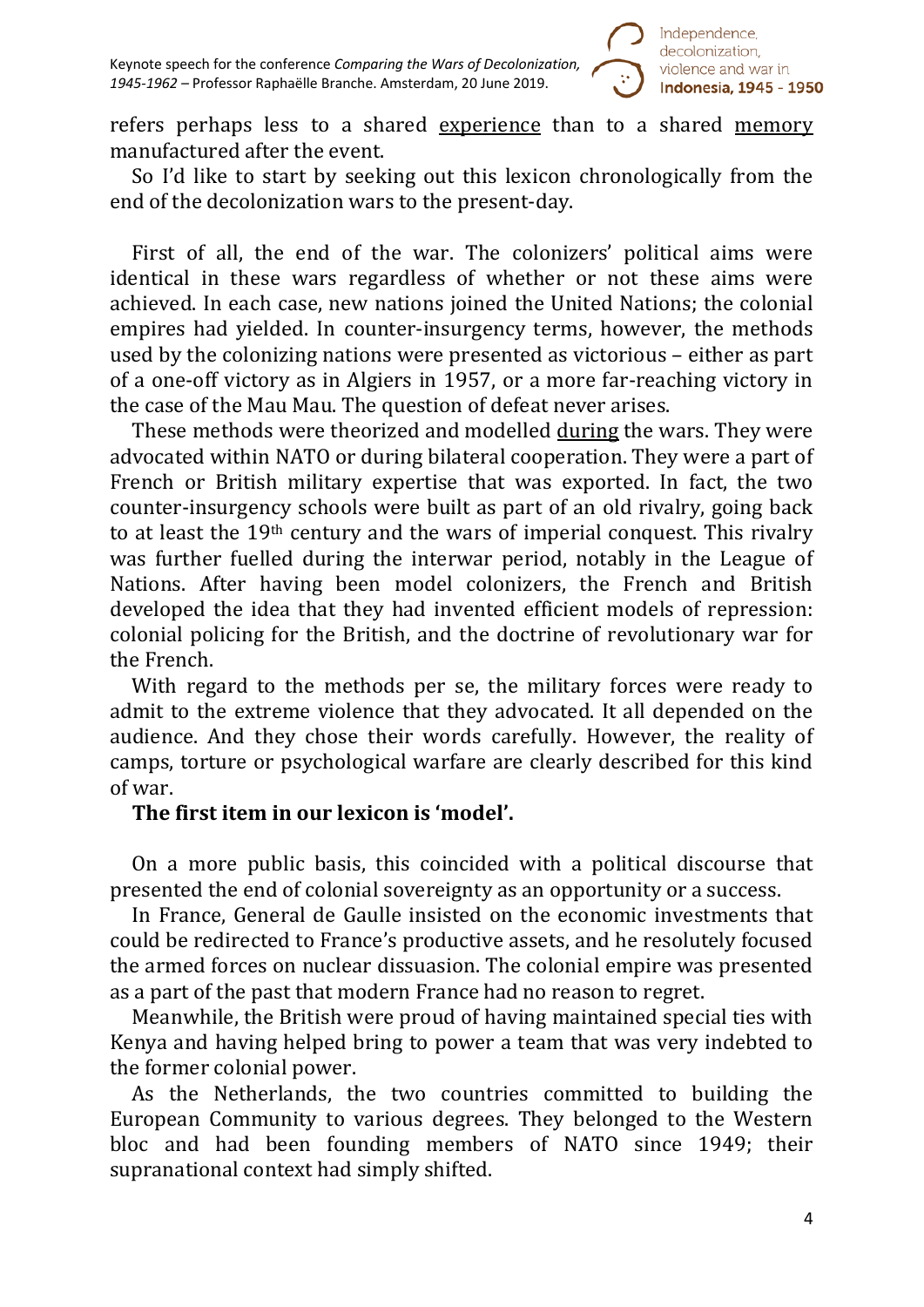

The voices that might propagate another narrative were not easily heard in public. The consensus dominated until at least the 1970s.

On the issue of extreme violence, the silence was deafening in the years or decades after the wars. The end of empires drove a refocusing on national territory; the indigenous populations remained in their native lands and could not be heard in the former metropoles, where they had become foreign. Their presence on European soil was seen as a temporary situation for migrant labour.

We must also mention that the wars ended with amnesties that allowed for two things: imprisoned independence fighters were released, and the potential for prosecution of the colonial armed forces became less likely. Not all amnesty decrees had exactly the same scope or covered exactly the same crimes, but the reality was nevertheless that the individuals who had committed crimes during actions to win the war would not be prosecuted. There was an 'accountability gap' from the start. This situation pushed away anything that might cast a shadow over the dominant narrative. Thus, **the second item in our lexicon: these wars were successful, with positive outcomes for the former metropoles.**

In the late 1960s, cracks began to appear in the image of success that these societies projected. There were several reasons for this: the 1968 revolts, echoes of the Vietnam War, and protests against the United States as a superpower, as well as domestic political balances whose foundations were shaken and the forthcoming global economic crisis. In a few years, the world changed very fast.

The issue of violence during decolonization wars returned to centre stage, for a period of time. However, it was difficult to go further than an analysis in terms of military excesses or special cases.

In the Netherlands, 'Excessen Nota', or memorandum on excesses, appeared in 1969. The question of violence was raised after a veteran had reported on national television on war crimes committed in Indonesia. The investigation that resulted in the Excessen Nota was based on documented cases of extreme violence in the Dutch archives. Following this report, veterans gave their eye-witness accounts in the press and on television: some of them reported crimes, others denied them. More broadly, during the war itself, the Dutch authorities had tried to euphemize the violent acts and dubbed most of the cases to be 'alleged crimes', 'alleged excesses', or 'misdeeds' at the worst. After the report, the truth was recognized but the official term 'excesses' allowed the issue of legal accountability to be evaded (as excesses are not necessarily crimes). We must remember that at exactly the same time, William Calley, a lieutenant in the US army, was being court-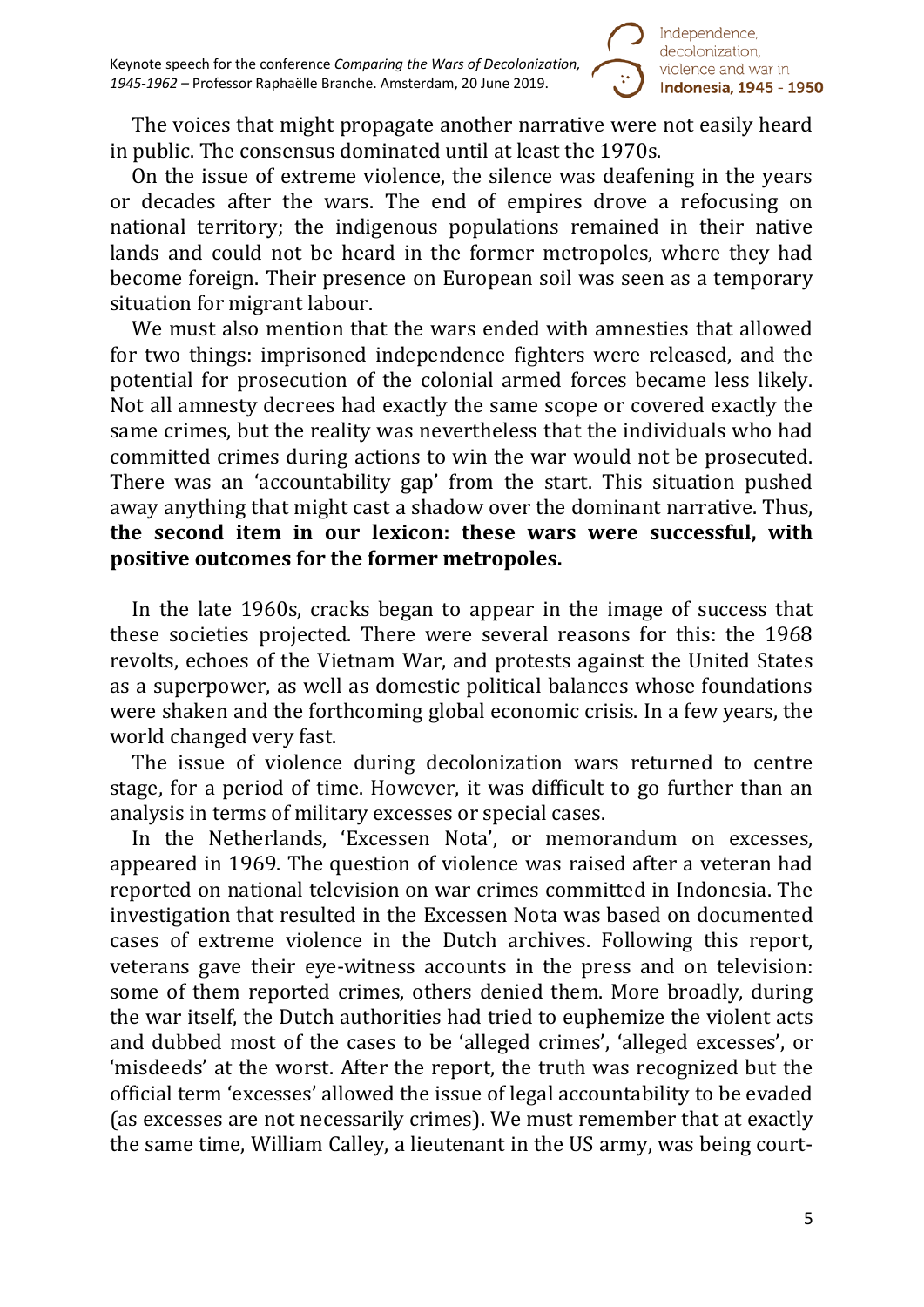

martialled after being accused of conducting the My Lai massacre in Vietnam.

In addition, the Dutch Prime Minister's official stance was that this report proved that the violence described as 'excesses' were not in any case structural violence, except for crimes committed by the Special Forces in South Sulawesi and members of the intelligence services. The term 'excesses' later gained sway to refer to this kind of violence.

In France, the debate coincided less with the Vietnam War and was focused on what would be the only topic for debate regarding extreme violence during the war: torture. No other war crime affected French public opinion as intensely as this issue during the war. It was still the focus of the debate in the early 1970s. The protagonists were two senior officers. General Massu defended his military record during the repression that he had ordered in Algiers in 1957, minimizing the violence of torture. General Bollardière argued against him by asserting the importance of respecting human rights and denouncing the moral corruption of the French army during the war. However, both men were speaking of a single period of the war that was made very famous by the 1966 film *The Battle of Algiers.* The film, directed by Gillo Pontecorvo, was released for the first time in France in 1971 for a very brief period. This was no coincidence.

The term 'battle', with its positive connotations (because a 'battle' is not a police operation, interrogations involving torture or murders disguised as escapes), refers to a very short period of the Algerian War: nine months of repression in Algiers, during a war that lasted seven and a half years over a territory four times larger than France.

Both generals were heroes of the Second World War. Their debate, carried out through successive books, occurred at a very specific moment in the history of the memory of the Second World War, more specifically, the history of the French state during that period. Henry Rousso has called this period 'the return of the repressed'.

The catalyst was a Franco-Swiss documentary filmed in 1969, *The Sorrow and the Pity,* made up of archive images and filmed testimonials. For four hours, former resistance fighters, ordinary citizens and former hours, former resistance fighters, ordinary citizens and former collaborators retold the period. *The Sorrow and the Pity* was disturbing because it did not fit into the dominant memorial theme of the era, which viewed the Resistance in heroic terms and was silent about the attitude of the vast majority of the French. This film is considered to be a break in the memory of the Nazi Occupation, as it showed the reality of collaboration.

In other words, it held up a cracked mirror to the French, whereas the political authorities had held up a smooth, but dishonest mirror. The film emphasized the Vichy regime's role, and more broadly, the complicity or indecisiveness of most French people.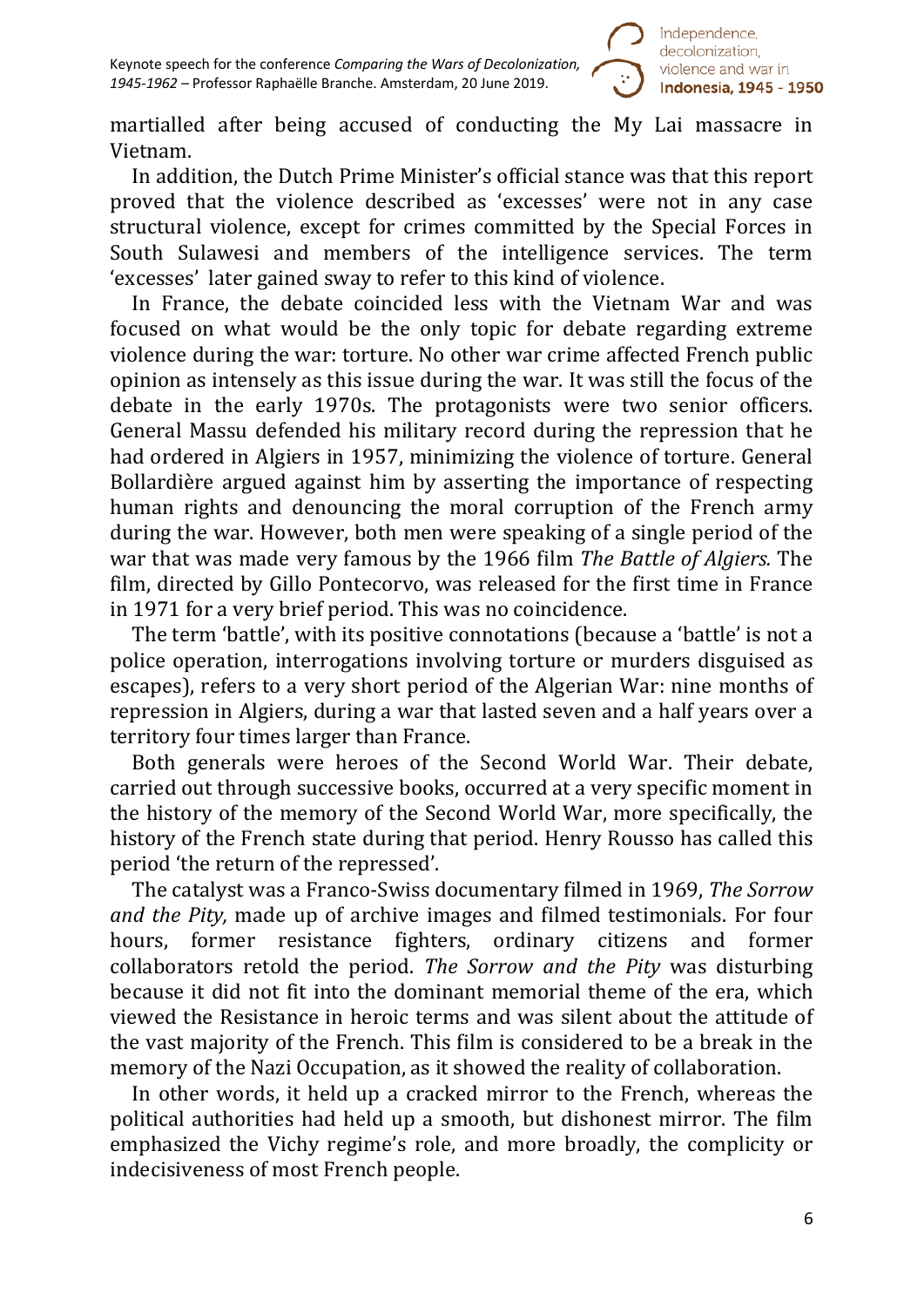

The question of whether torture was justifiable during the Algerian War resurged in this context.

We must remember that the two historical sequences were not unrelated for the French at the time.

Similarly, in the Netherlands, the Second World War provided a memorial framework with a strong influence over post-war society. This was also a narrative framework to describe current events. In their diaries, the Dutch soldiers arriving in Indonesia often made the comparison with the Nazis… just as French soldiers were very troubled to see the French army behaving like the Germans had in France during their childhood.

In the Netherlands, resurging memories connecting the decolonization war to the Second World War had no practical effects. In 1971, a bill was passed to lift the statute of limitations on war crimes. It would only apply to crimes committed during the Second World War. The Dutch war crimes committed in Indonesia would be excluded from it. government's stance on this period of history was quite clear: crimes that had not yet come under the statute of limitations could not be prosecuted.

The comparison with WW2 here serves in fact to distinguish between the situation of the Second World War and that of the Dutch East Indies. The violent acts committed during the decolonization war were described as 'excesses', i.e. acts that were the responsibility of individuals and not attributable to a system.

The fact that these memories returned to centre stage at approximately the same time was no accident. It was related to the experience of those who participated in the wars, and also to a broader context of looking at the Second World War in a new perspective. In France, the Vichy regime and the role of the French state was being questioned; in the Netherlands, the very high rate of extermination of the Jewish community was questioned – the Netherlands was the only Western European country to rival Eastern European countries on this tragic point.

Pieter Lagrou, by comparing France, Belgium and the Netherlands, has shown how the rediscovery, in the 1970s, of the scale of the genocide and the number of Jewish victims of the Second World War renewed the focus on these questions and looked at denial as revelatory of post-war societies.

## **The third item in our lexicon: repressed memories and the denial of the State's responsibilities.**

The British situation is unique because Great Britain was not occupied during the Second World War and did not face the same ambiguities regarding its own past. However, the country also experienced a period questioning its values at that same time.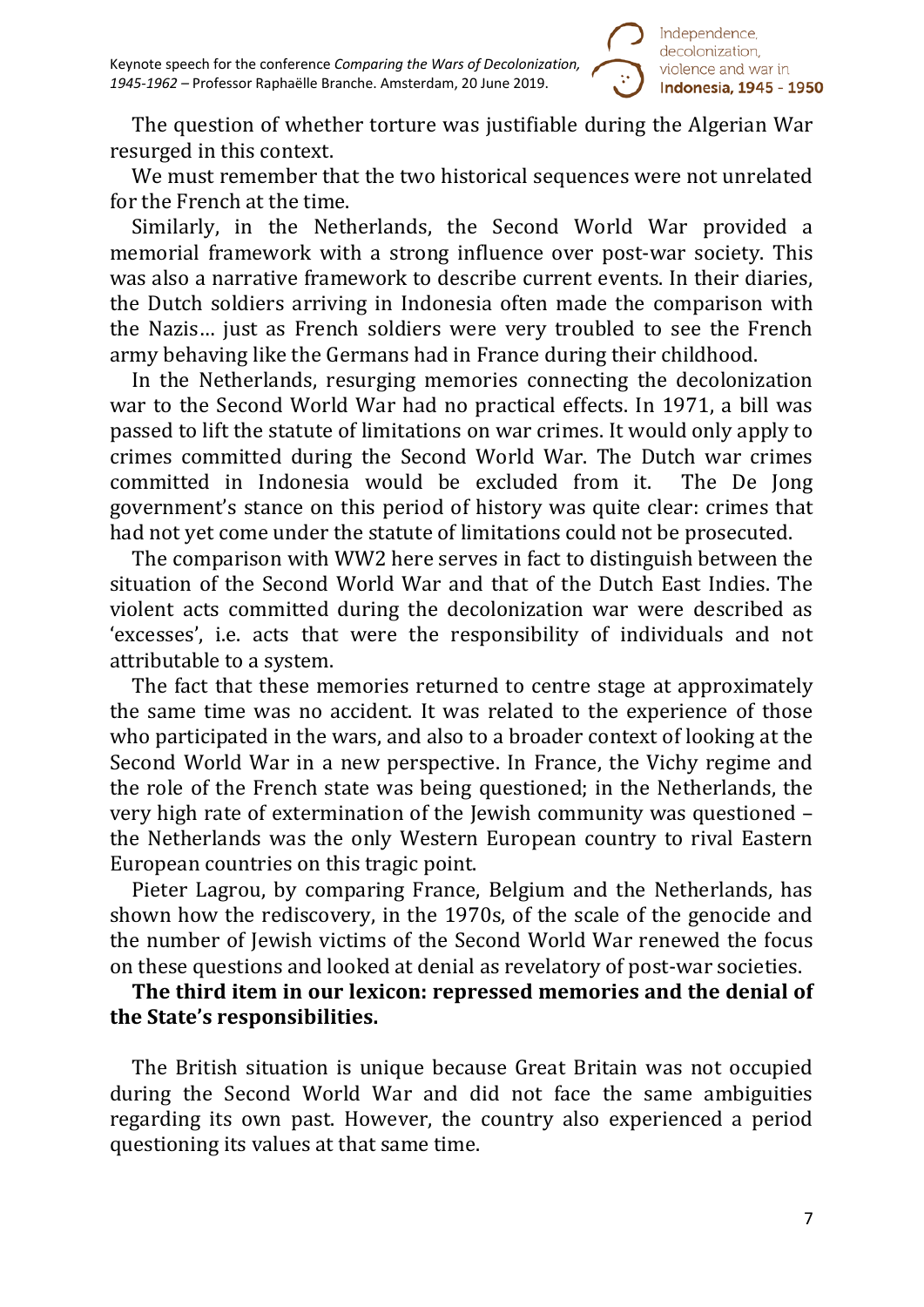

In the Dutch and French cases, questions about the decolonization war were raised in the public sphere. These questions dealt with the legality of violence and could prompt soul-searching about the legitimacy of power, notably by pointing out the absence of safeguards that could have prevented democratic abuses. These questions were asked in terms that suggested new sensibilities, with veterans being viewed as 'perpetrators'.

What was a question about the past, in the Netherlands and France, was heated and timely issue in Great Britain because Northern Ireland was in the midst of the 'Troubles'. The public debate became especially agitated as from 1969, with mixed references to the Second World War and colonization. In Northern Ireland, the Royal Ulster Constabulary were often taunted by civil rights protesters in the late 1960s/early 1970s for being 'RUC-SS' and, at the same time, Irish nationalists depicted the British Army's actions in Northern Ireland as a colonial war.

More broadly speaking, this topic was part of a vast movement that affected all three countries, but especially Great Britain: human rights activism. I'm thinking particularly of the creation in 1961 of Amnesty International, one of the founding members of which (Sean Mac Bride) had been interned for ties with the IRA in the early 1920s. The 1970s were a major period of international visibility for the fight against the torture of political and military prisoners. Amnesty's large campaign for the abolition of torture began in 1972. An International Conference for the Abolition of Torture was held in Paris in 1973, and the chairman of Amnesty International was awarded the Nobel Peace Prize in 1974. Then, in 1975, the United Nations published a declaration against torture. In 1977, Amnesty International received the Nobel Peace Prize, in turn, while the Geneva Convention was amended to take better account of unconventional warfare. It was in the spirit of the times to view the extreme violence of the wars of decolonization as a reality that western societies were no longer willing to accept.

## **The fourth term in our lexicon: human rights violations and perpetrators.**

However, the issue of the colonial past faded. On this matter and other related matters.

Not until the 1990s and especially 2000s and 2010s did this issue return to the political forefront.

The 1990s were characterized by greater awareness of the ordinary participants in war (ordinary soldiers or civilians), who were viewed in a nuanced way including, in some cases, victimization.

In the Netherlands, *Oeroeg* (a 1947 novel) was adapted to the cinema in 1993, bringing into sharp focus the violence committed by both sides, but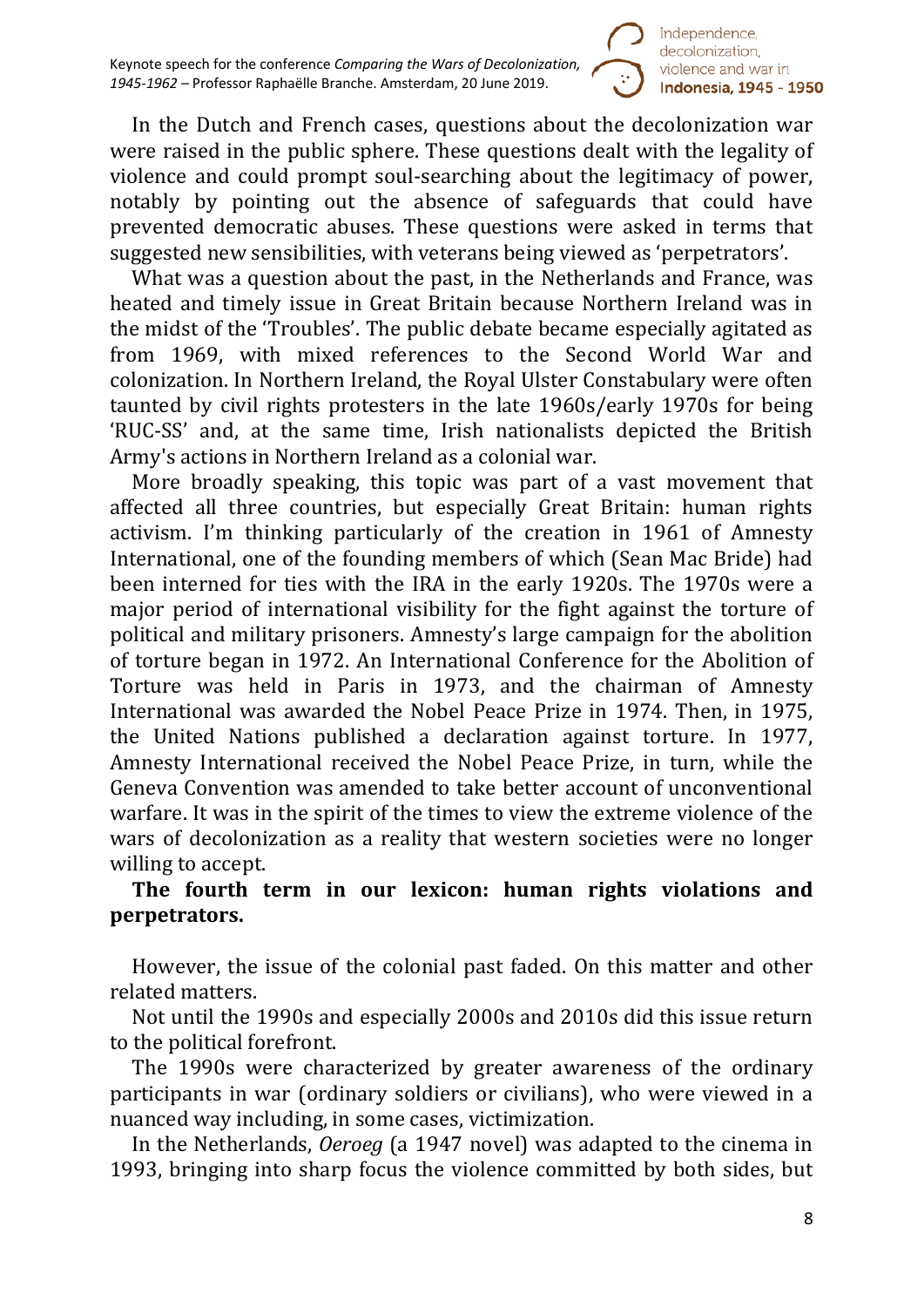

notably by the Dutch. There were several TV documentaries, notably a 1995 film entitled *The Excesses of Rawagedeh*. The testimony by survivors and archive documents were devastating, prompting an investigation by the Ministry of Justice following questions in Parliament. The *Excessen Nota* report was republished. However, the investigation concluded that given the fact that at the time of the Excessen Nota the legislative body did not intend to enable prosecution of the crimes committed in Indonesia between 1945-1949, it was not considered 'worthwile' to look into the matter more closely. war crimes had been committed by both sides, and there were no judicial repercussions.

Ordinary soldiers were again a topic for discussion. But they were not viewed simply as perpetrators. They were seen more ambiguously: they were also the victims of the war, who had to obey orders that the political authorities did not always assume responsibility for, even though in the end the political decision-makers should be accountable.

We must note that in the early 1990s, in the Netherlands, the pressing topic in the news is the intervention in the former Yugoslavia, and especially, the accusations against the Dutch soldiers acting as UN peacekeepers in Srebrenica.

After a lengthy investigation carried out by the Netherlands Institute for War Documentation (from 1996 to 2002) followed by a parliamentary inquiry (from June 2002 to January 2003), the view that veterans were more victims than perpetrators was strengthened. On this aspect, opinion polls defined certain nuances depending on the war in question: veterans of the Second World War were almost unanimously seen as heroes in a just war. For other military operations, from the decolonization war to the present-day, we can clearly see that survey respondents distinguish the government's role from the actions of soldiers. The divergence between these two assessments is strongest for the war in Indonesia. In respect of our topic, we can clearly see how this supports a view of ordinary soldiers as war victims, much more than as perpetrators of possible war crimes.

In France, as well, the 1990s and 2000s were decades during which fresh emphasis was given to the ordinary experiences of war and notably the experiences of ordinary soldiers. Several TV documentaries are evidence of this. *Les années algériennes* by Bernard Favre and *La guerre sans nom* by Bertrand Tavernier recorded the words of civilians and soldiers, who retold the war on the ground. Violence was not excluded from their narratives, but it was not the central theme, nor was violence limited to acts committed by the French.

In the same trend, in the Netherlands and in France, it is admitted that veterans can suffer from PTSD and can be viewed as war victims.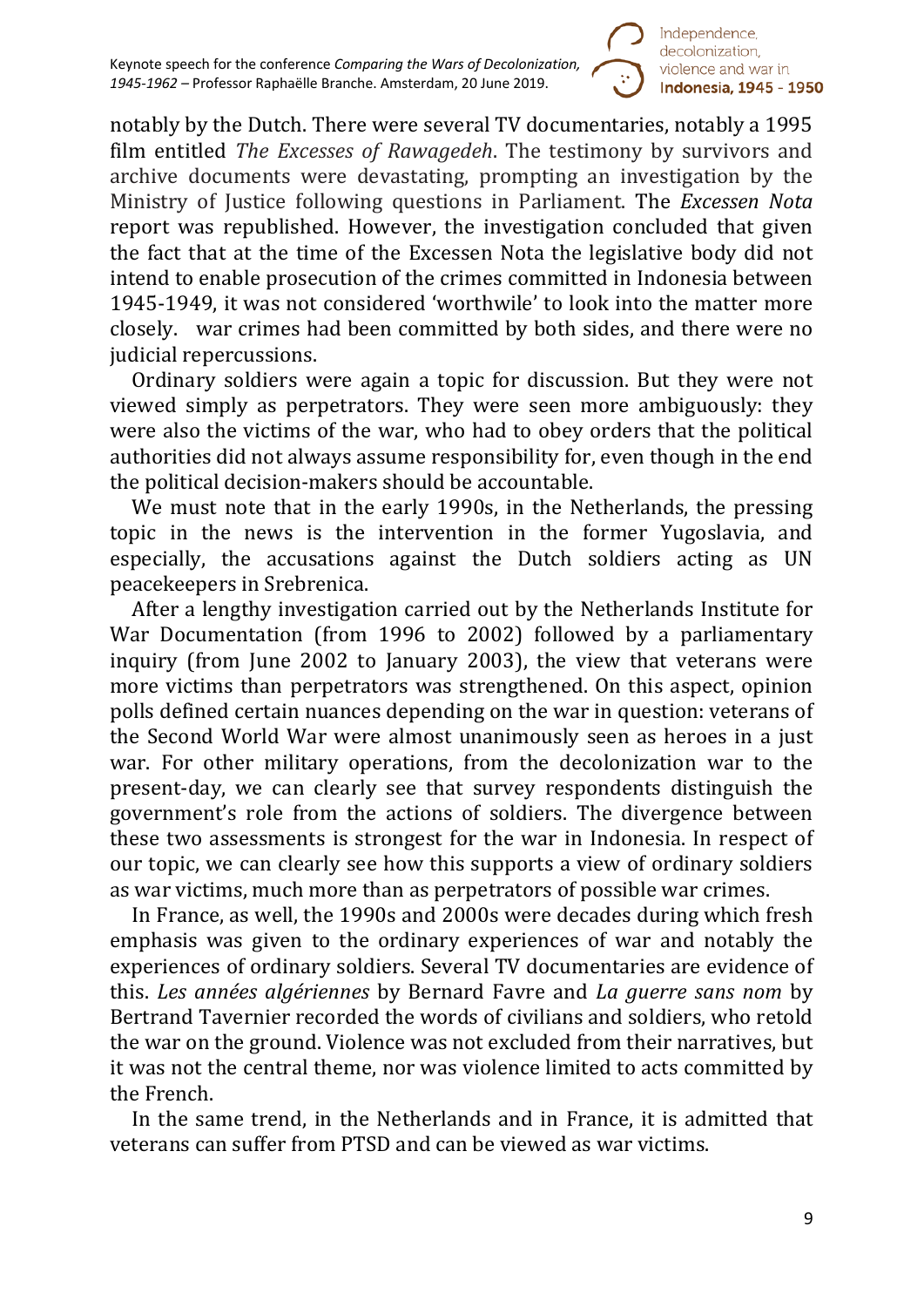Keynote speech for the conference *Comparing the Wars of Decolonization, 1945-1962 –* Professor Raphaëlle Branche. Amsterdam, 20 June 2019.



This was also the period, in France at least, that the war was officially recognized as such. Until 1999, the Algerian War was officially referred to only as a 'police operation'. Parliament voted unanimously to change the name, and a national monument was unveiled in Paris in 2002, for the 40th anniversary of the end of the war.

### **The fifth term in our lexicon: a real war waged by an army of ordinary men**

Since the 2000s, notably due to the wars in Afghanistan and Iraq, war doctrines have changed radically. Counter-insurgency, or COIN, was hailed before being criticized. The French method and France's colonial past were also used as a tactical reservoir. These experiences were revisited. Attempts were made to learn from the past by updating interrogation techniques, the search for intelligence, in which human intelligence reclaimed its full importance. During both the Algerian War and the wars in Iraq and Afghanistan, military intervention was complicated by the need to pick out the enemy hidden in the civilian population: independence fighters in Algeria, or radical Islamists, in Iraq and Afghanistan. The topic of the 'enemy within' returned to the forefront in France and Great Britain.

Here again, the past of the decolonization war was mobilized.

There are no major additions to the lexicon here. 'Model' is still present, but not as obvious as before.

However, what is really new over the past 15 years is the new visibility for the formerly colonized populations or their descendants.

In France, this began in 2005 when the French Parliament passed a law that stipulated, amongst other things, that schools were to teach the 'positive role' of colonization, 'notably in North Africa' – the expression traditionally used to speak of Algeria. Following this law, the president of Algeria protested and called for the controversial article to be repealed. By contrast, the Algerian state describes colonization as a crime against humanity. In France, historians and citizens protested publicly and also called for repeal. Nearly a year later, the president of France signed an act to withdraw this article. On this subject, the president had lost control over his parliamentary majority. In 2006, tensions needed to be calmed, especially as French cities had endured several weeks of serious urban rioting, with the authorities declaring a 'state of emergency' under laws dating back to the beginning of the Algerian War.

But this is not what was new. Reacting to the February 2005 law, people of colour, descendants of formerly colonized migrants, publicly spoke out to proclaim themselves 'indigenous people of the Republic'. They eventually founded a political party. Their analysis was straightforward: they were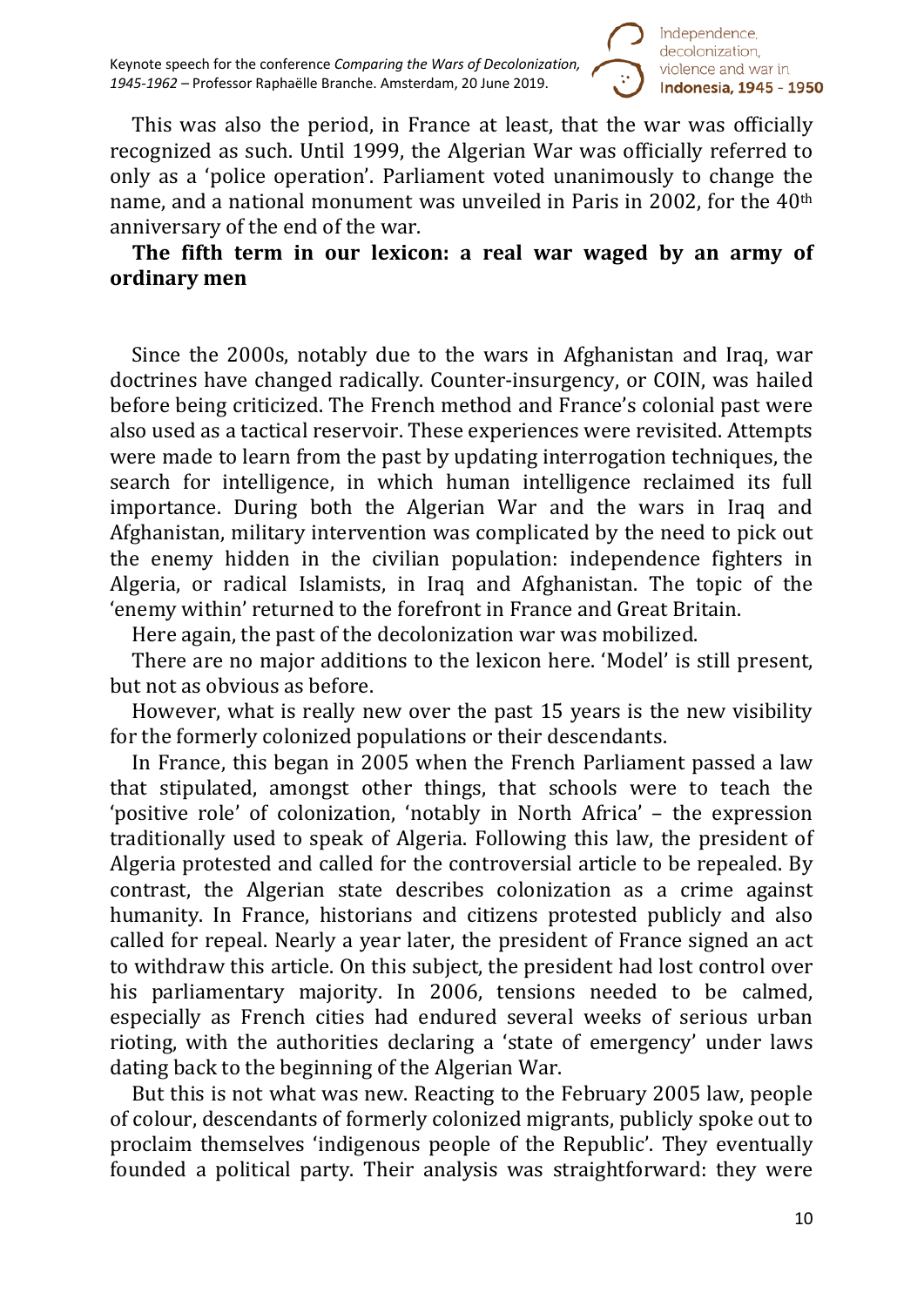

'indigenous people of the Republic' because the French Republic discriminated against them, following on from discriminations that were the foundation of the colonial system and society.

Their message about the colonial past was very clear: they denounced a fundamentally unequal and violent system. Going well beyond wars, they attacked colonialism and slavery in general and advocated specific political agency for these populations whose history was connected to colonialism. By reversing the stigmatism, they advocated political action, whereas the previous generations were described as being too passive and complacent towards the Republic viewed as still influenced by a colonial spirit.

Thus, in France, the visibility of colonized indigenous people occurred through political messages from those who claimed to be the descendants of the colonized. The participants in the war of liberation were not the most vocal. Nevertheless, an Algerian woman was the one who had rekindled the process in 2000, but she was unable to bring about a change in the public discourse about the past violence she had witnessed and suffered from.

This woman's name was Louisette Ighilahriz. She had the courage to testify in the media about the torture and sexual violence she had endured at the hands of French troops in 1957. She filed a defamation lawsuit against the former Chief of Staff of the French Armed Forces, who had been a lieutenant in Algeria in 1957, and who had accused her of lying. The general was found guilty and given a symbolic penalty. He appealed and was acquitted on grounds of good faith. The elderly lady appealed to the supreme court; two years later, her appeal was rejected and General Schmitt's good faith was confirmed.

The French judicial system was unable to deal with the substance of the case. An amnesty law had made any criminal prosecution impossible, so the issue of the extreme violence committed during the Algerian War can only be presented before courts in charge of cases dealing with the freedom of expression.

Nevertheless, the political effects of such a ruling are not trivial for the status of the truth. Lacking a suitable judicial venue, the truth becomes a matter of free expression. The efforts of an Algerian woman, formerly colonized and a former militant for the National Liberation Front, would have no impact. The torture and rape she endured would not be recognized by the only French court competent to debate this topic.

In Great Britain and the Netherlands, formerly colonized people have also filed cases with the judicial systems. Unlike in France, some of these cases have been successful.

In the Netherlands, the question involved crimes committed in Rawagede and South Sulawesi. To begin with, the Prosecuting Office confirmed in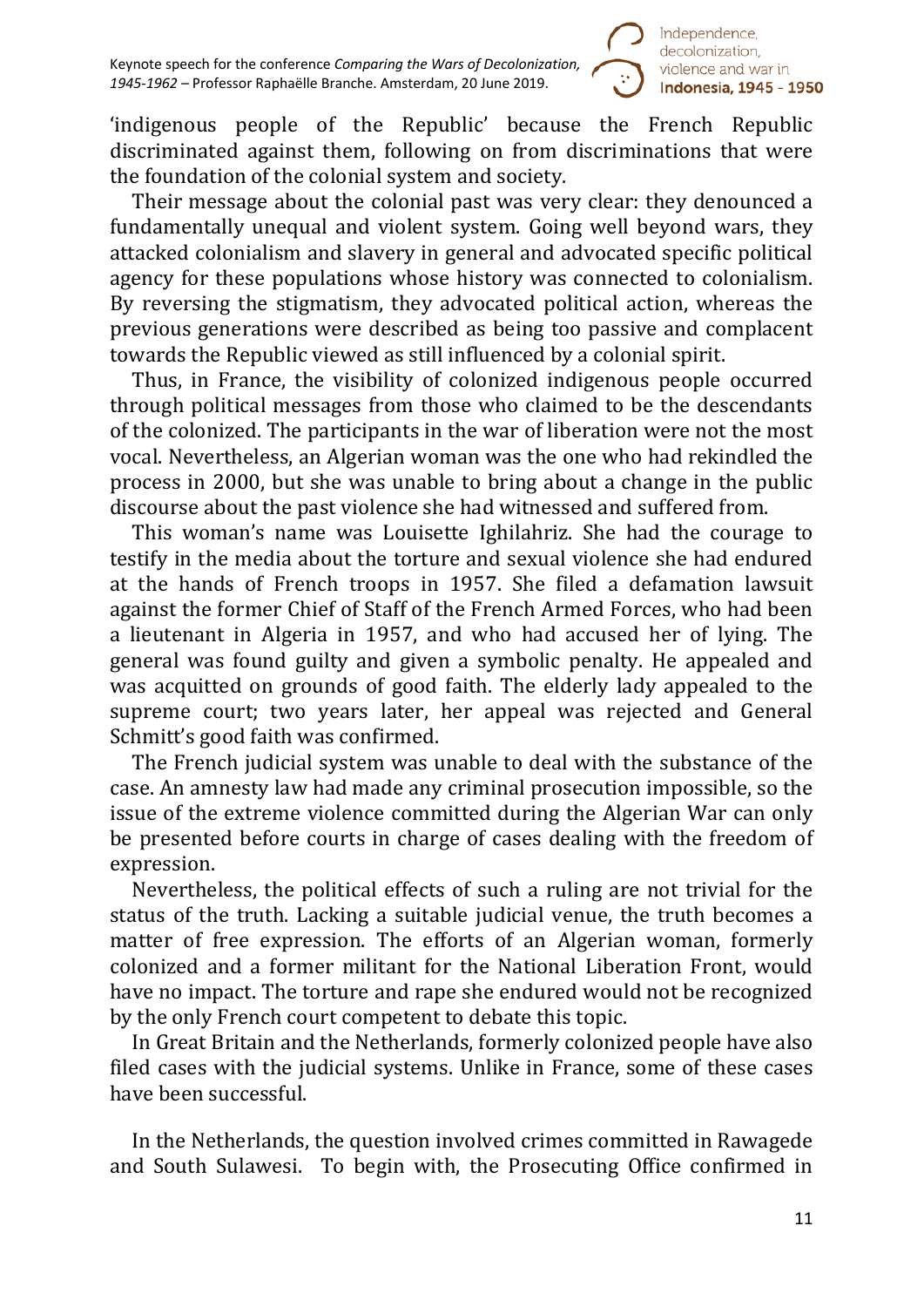

2012 that the crimes were time barred and perpetrators could not be prosecuted. The effects of the amnesty decree still hold sway and protect veterans. However, the Dutch state was sued in civil court by victims. The judicial system accepted the lawsuit filed by nine widows whose husbands had been summarily executed in the wartime massacres. The court rejected the state's invocation of the statute of limitations, and ordered it to pay the widows compensation for material damage (immaterial damage was rejected). For the other cases in South Sulawesi, the Dutch state initiated a settlement to compensate widows in similar execution cases, outside court. Apart from this financial aspect, there were political stakes: via the justice system, the Dutch state acknowledged its responsibility for the situation of these women. Thus, in addition to this recognition through the courts, there was recognition of this violence by the executive branch: the Dutch ambassador to Indonesia travelled to Balongsari (the current name of Rawagedeh) on the 64th anniversary of the massacre (on 9 December 2011) and officially apologized for the massacre.

In Great Britain, the question of the crimes committed during the repression of the Mau Mau Uprising was also raised by formerly colonized people, and also before the courts. In the early 2010s, four people filed suit for torture and violence that they had endured. The lawsuit was ruled to be admissible by the judge who turned down the executive branch's argument (in this case, the Foreign Office), which considered that anything that had occurred before 1963 should be handled by the new independent Kenyan government! The Foreign Office also argued that the witnesses that could have shed light on the issue of responsibility at the highest level were all dead. The judge considered that the archives would be a substitute. Indeed, new archives had been identified, and research by David Anderson, Caroline Elkins and Huw Bennett had revealed the magnitude of the repressive system.

Hence court cases quickly shifted public interest to the question of archives and the British state's handling of secrecy. Had records been destroyed of kept? Were they left in Kenya or brought back to Great Britain? Were they accessible, and if so, under what conditions, etc.?

This question is broader than that of colonial violence. Like everywhere in the European Union, it is linked to discussions about how our societies relate to the past, the question of individuals' right to be forgotten, as well as the state's duty to remember its past actions and citizens' right to know. These are very timely questions that have driven the EU's data protection regulation, with an exception for historical research, in 2016. This issue promises to bring about new developments in the future.

As for the Kenyans who sued Great Britain?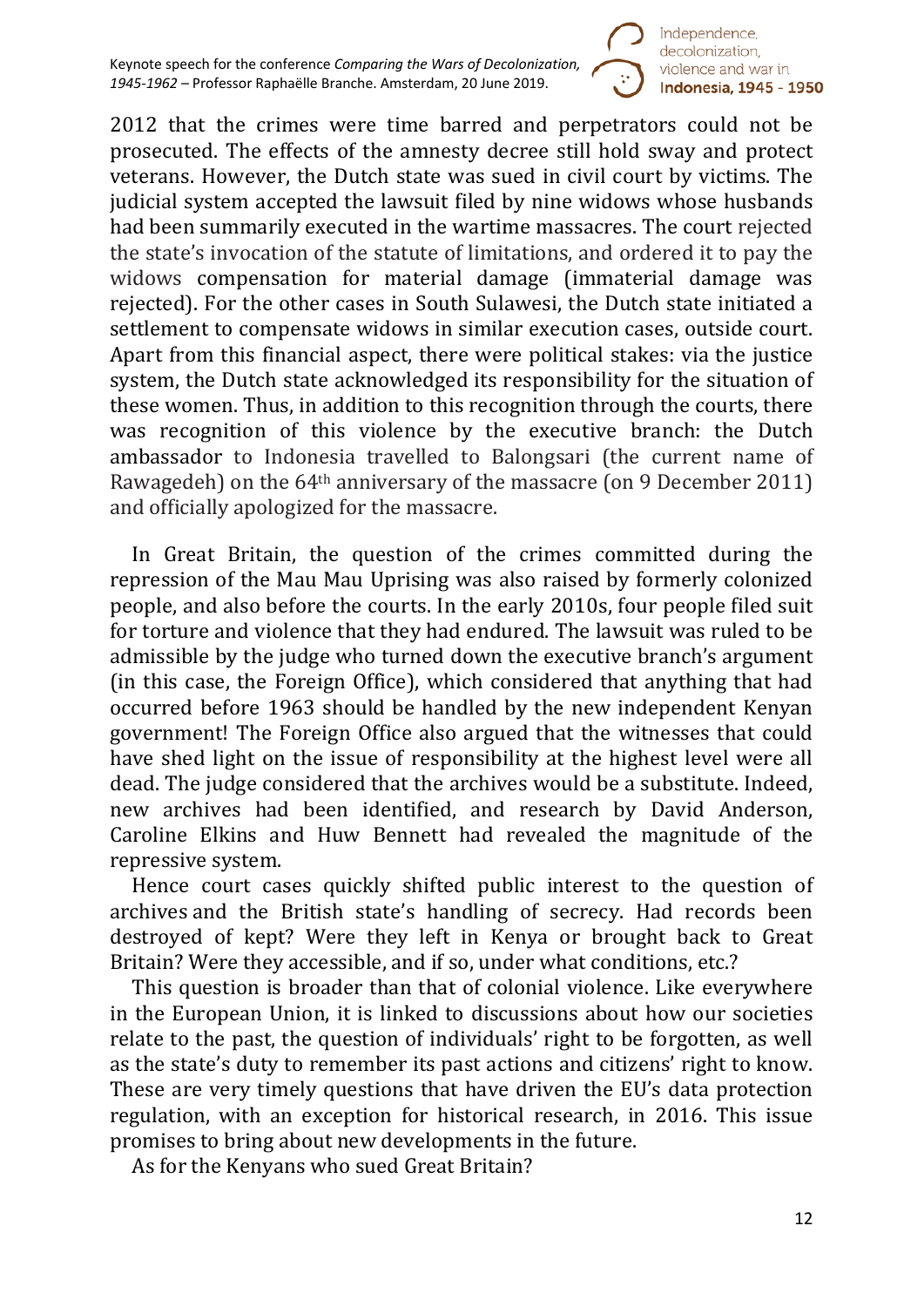

### In 2013, a court ruled in favour of the Kenyan plaintiffs.

As in the Netherlands, the British government made an out-of-court settlement (i.e. payments) with more than 5,000 Kenyans who had been tortured whilst in British detention during the Mau Mau Uprising of the 1950s.

The question of hidden archives became a public affair, widely relayed in the media by historian David Anderson. He wrote the first book to establish scientifically the way in which the repression of the Mau Mau Uprising was based on widespread legalization and legitimation of illegal violence that was a direct continuation of the ordinary violence of the colonial system (violence involving land seizures, as well as police or political violence). The British authorities considered the situation to be an emergency, and this led to massive violations of the rights of independence fighters and activists. Contrary to some of his colleagues, David Anderson considered – as I did for the French case – that violence was a topic for historical scholarship that absolutely had to be explained in terms of the context of its appearance and execution.

Working in the archives, David Anderson became a de facto militant for access to documents and the need to do scientific historical research on these topics that were inconvenient for a portion of British public opinion and its political class. In this fight against state secrets, the alliance between historians and the media, political personalities and lawyers was decisive.

This is the same kind of alliance that appears to have paid off in the Netherlands in 2012 when three major research institutions (the Royal Netherlands Institute of Southeast Asian and Caribbean Studies, the NIOD Institute for War, Holocaust and Genocide Studies, and the Netherlands Institute of Military History), together with some left-wing parties and a portion of the media, advocated for a broad scholarly enquiry into the violence of the decolonization war. They stated, from the outset, that they were distancing themselves from the legal vocabulary, on the one hand, and official euphemisms, on the other. They asked 'to conduct research to understand how and why people were motivated to commit cruelties, which so far have been labelled as "excesses".'

Nothing similar has happened in France.

In this country, the archives that enable the violence committed during the Algerian War to be documented are generally open. Researchers have been able to write about and demonstrate the systemic nature of torture during the war and the magnitude of war crimes, especially summary executions. The military court archives were recently opened up, and they show unequivocally how impunity was built during the war, well before the amnesty. Thanks to this impunity, a methodical system of repression that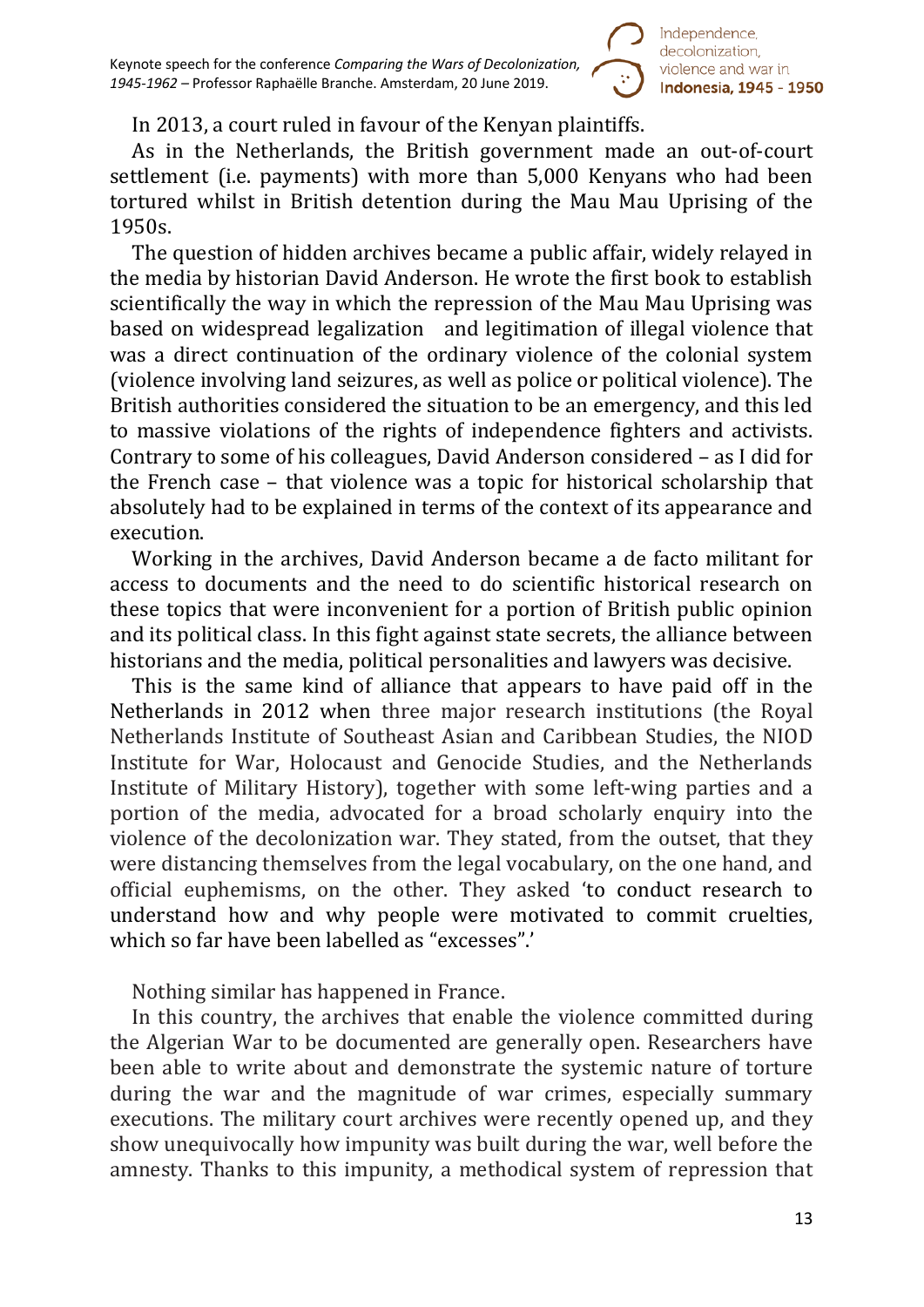

was generally illegal under the laws of the era was developed. This is also what makes it very difficult or even impossible to document any specific cases; there are few or no archive records on specific cases.

In any case, criminal prosecution is totally ruled out, and plaintiffs have not yet filed civil suits (although this could change because French legal provisions were amended in 2018, making it possible for Algerians to file civil suits in French courts).

Nevertheless, the repressive system has been scientifically identified, and it has been demonstrated that France deliberately waged illegal war.

In the early 2000s, the executive branch could still state that torture and summary executions were acts by rogue individuals and 'minority actions'.

From that date on, things have changed dramatically. Last year, in September 2018, the president of the Republic admitted that it was no longer possible to say that. His declaration was nevertheless carefully written to avoid offending the armed forces, and the vocabulary used moral terms ('This system was the unfortunate ground for sometimes terrible acts'). Nevertheless, Mr Macron clearly said that torture had been 'unpunished because it was regarded as a weapon […] considered to be legitimate during that war, despite being illegal'.

By stating that successive governments had failed to 'safeguard human rights, and first and foremost, the physical integrity of the women and men held in custody under their sovereignty', he asserted that political accountability was key. In so doing, he could give a global message on the actions of the armed forces, stating that this speech was not aimed at casting general disgrace at all the individuals who had served in Algeria, and calling on France to look at this page of its history 'with courage and lucidity'.

Regardless of whether responsibility for the colonial past and decolonization wars was expressed by the judiciary, the legislature or the executive, there is a common point in each country.

# **The sixth item in our lexicon: public recognition of the crime, and material or symbolic reparations**

This last sequence is probably a sort of transitional sequence, as far as chronology is concerned. I see at least three themes that are emerging and might become stronger over the next years and decades.

1/ the gender issue. Women have been playing a big part in speaking out as victims. This gender issue has to do with the broader issue of women voices being listened to, especially on violence, in our societies.

2/ From the beginning of the 2000s onwards, from 9/11 for instance, their could be a shift not only in paradigms but a shift in the global framework. From WW2 until the end of the 1990s, public discourses on these wars had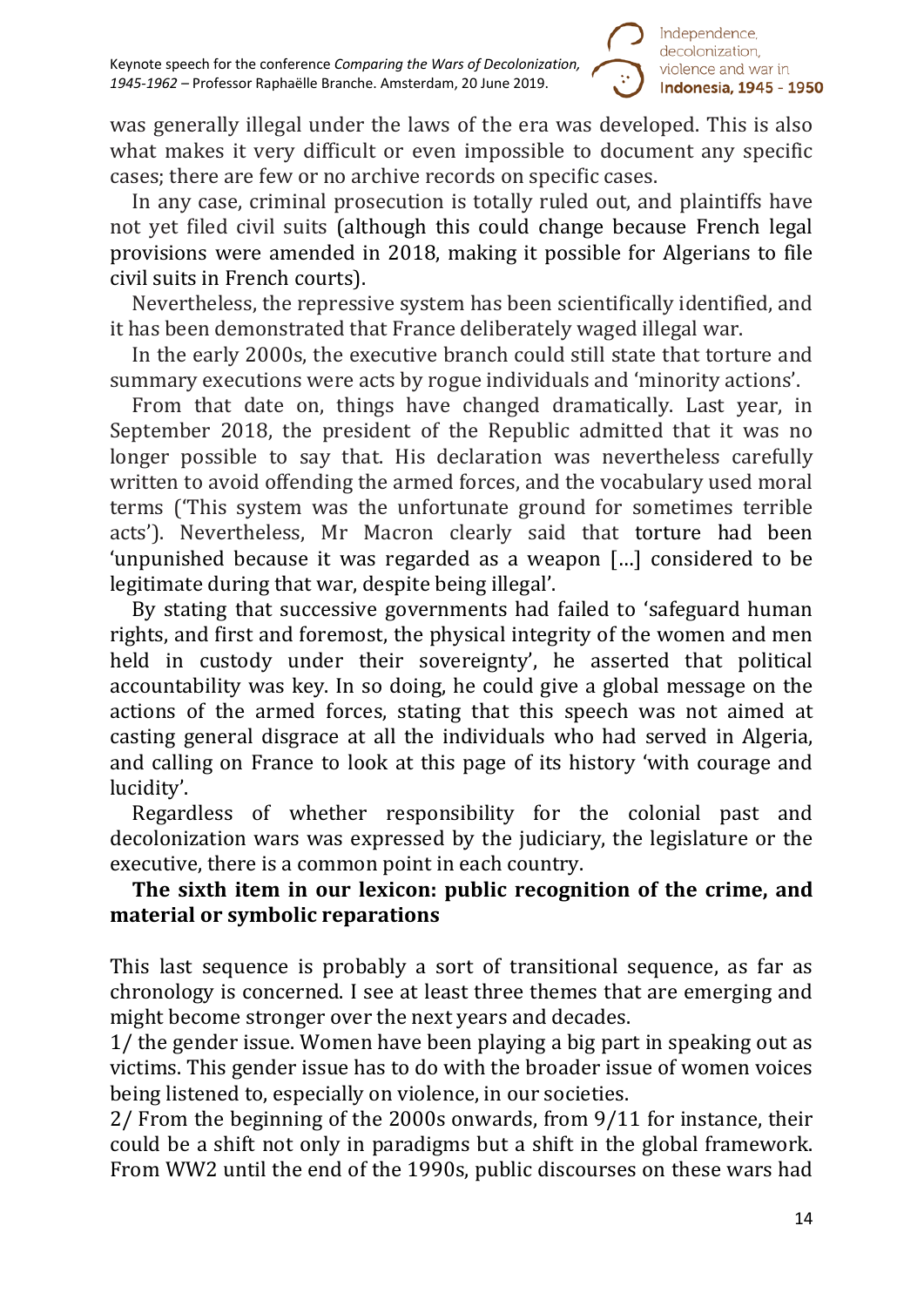

to do with European identities, with these three countries in relation with their values, their culture, the collective identity as Europeans. From 2000s on, the paradigms that are being used to speak about these topics are less European than global. They have to do with the global three issues of

1/slavery (in the three countries, people calling themselves "descendants of slaves" became very vocal, commemorative gesture were made, etc.) and then of colonialism as a picture much bigger than just wars of decolonization or liberation

2/ international right laws (with the International Penal Court in particular raising issues at an international level, after the International Tribunal for Former Yugoslavia or Rwanda)

3/ the former subalterns being able not only to speak and being listened to but also to influence and had an impact on the political and even the scientifical agenda of the former metropoles.

To conclude, let me ask a question : have we reached the end of a cycle and start a new one? A cycle that began with victims being unable to speak, with soldiers unable to break their shameful or discreet silence, with the state's official positive message the only one that could be heard. And at the end of this cycle or the beginning of another, not only could the victims speak, but they could also be heard, with soldiers admitting to the ambiguous situation they had been placed in, and states recognizing at least a portion of their responsibility in the violence of the wars of decolonization.

The conditions for historians to carry out their research have changed over the decades. While access to archives has generally improved, and witnesses have agreed to testify, society's demands have increased and the pressure exerted on those who speak about the past has become stronger.

For historians, this does not necessarily mean that their working conditions have unequivocally improved. As new questions have gained public attention, people from different backgrounds, with many different motivations, have appealed to historians to investigate and report the truth. Historical truth must exist side by side with political truth and truth as determined by the courts. It must be articulated with these other spheres of truth, and historians must take stock of the many consequences of this situation. These questions are not new for contemporary historians.

They may be newer for those scholars who work on the extreme violence of decolonization wars. They also have certain specific features. The main specific feature is probably that this search for historical truth now involves the formerly colonized societies. How is it possible to work on this violence in those countries? How do historical narratives of this past resonate with the issues that these countries currently face? What can be done so that